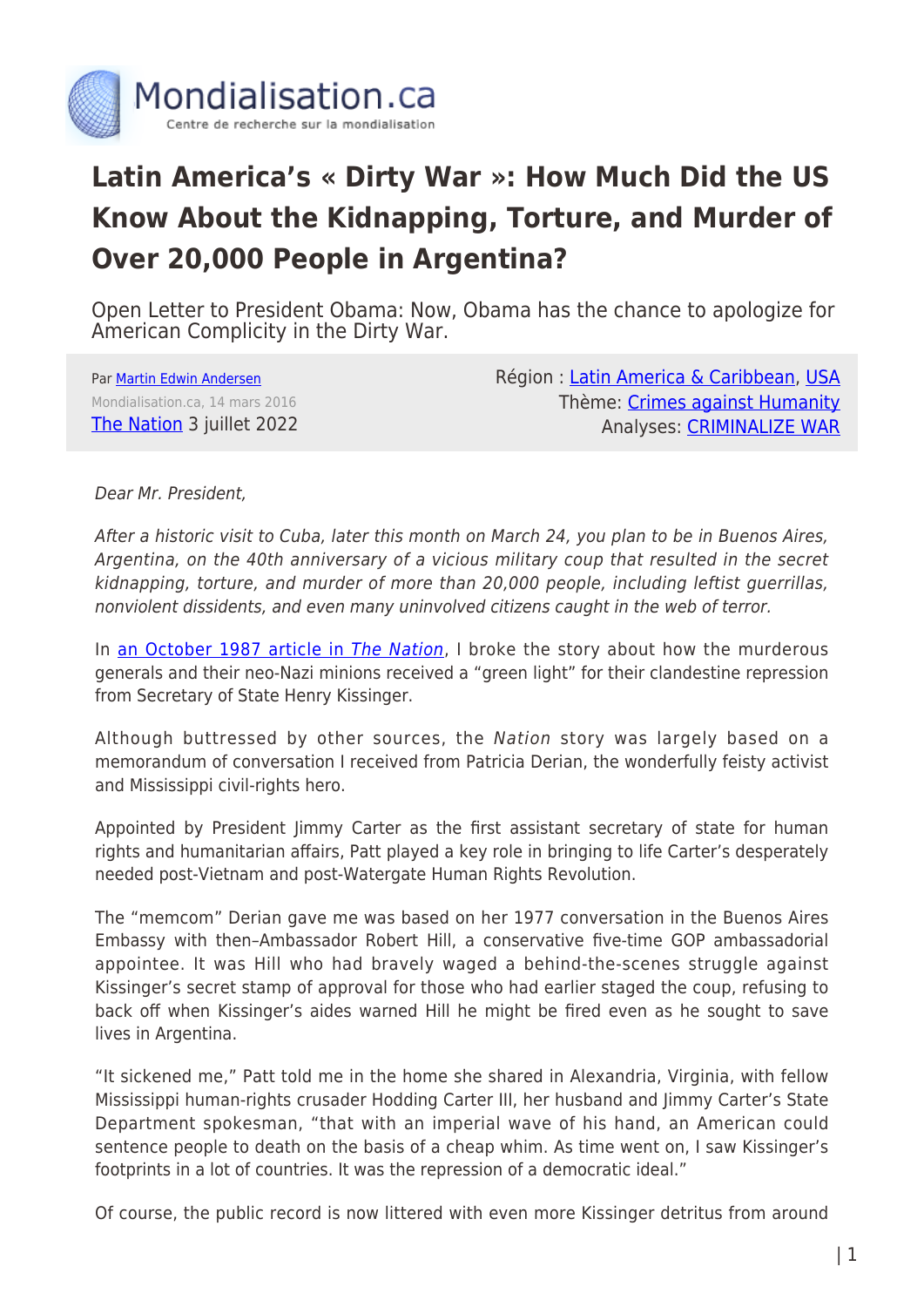the world.



A drawing from the original publication of "Kissinger and The 'Dirty War'" (Rico Lins)

Not only was there the overthrow of a left-wing, democratically elected government in Chile by Kissinger ally Augusto Pinochet, plunging one of the hemisphere's oldest democracies into terror; the Chilean's only mistake, his Argentine "dirty war" counterparts said privately, was that the trans-Andes self-proclaimed "Captain General" had too publicly murdered his opposition.

Kissinger's legacy includes selling out our Kurdish allies to the shah of Iran; giving Indonesia's generals a "green light" to invade East Timor, where they murdered tens of thousands of people, and telling President Richard Nixon that helping Soviet Jews emigrate to escape oppression by a totalitarian government was "not an objective of American foreign policy." The list goes on…

Even though President Carter and Patt Derian had put Argentina's regime at the top of their list of human-rights violators, trying to stanch the bloodshed, Kissinger returned to Argentina in 1978 as the generals' "guest of honor" at World Cup soccer games, some of them not far from some of the hundreds of death camps holding los desaparecidos (the missing).

Argentine President Jorge Rafael Videla meeting with Henry Kissinger and President Jimmy Carter in 1977

In 1982, Argentina's military learned, at the hands of the British during the Falklands/Malvinas war, that while it was easy to torture and kill Catholic nuns, it could not defeat a conventional armed force. In 1983, a real Argentine hero, Raúl Alfonsín, was elected president, offering the world a post-Nuremberg model as he put the dirty "warriors" on trial in civilian court.

While seeking to tame the military through the rule of law, Alfonsín found that he could not do the same when dealing with the gross indebtedness to US banks (including one—Chase Manhattan—that was run by Kissinger's patrons, the Rockefellers) that the police-state regime had bequeathed to him and others it had once ruled with an iron fist. In 1989, as Kissinger watched from the sidelines, Alfonsín was forced out of office early.

However, the former secretary returned to Buenos Aires that same year, this time as the